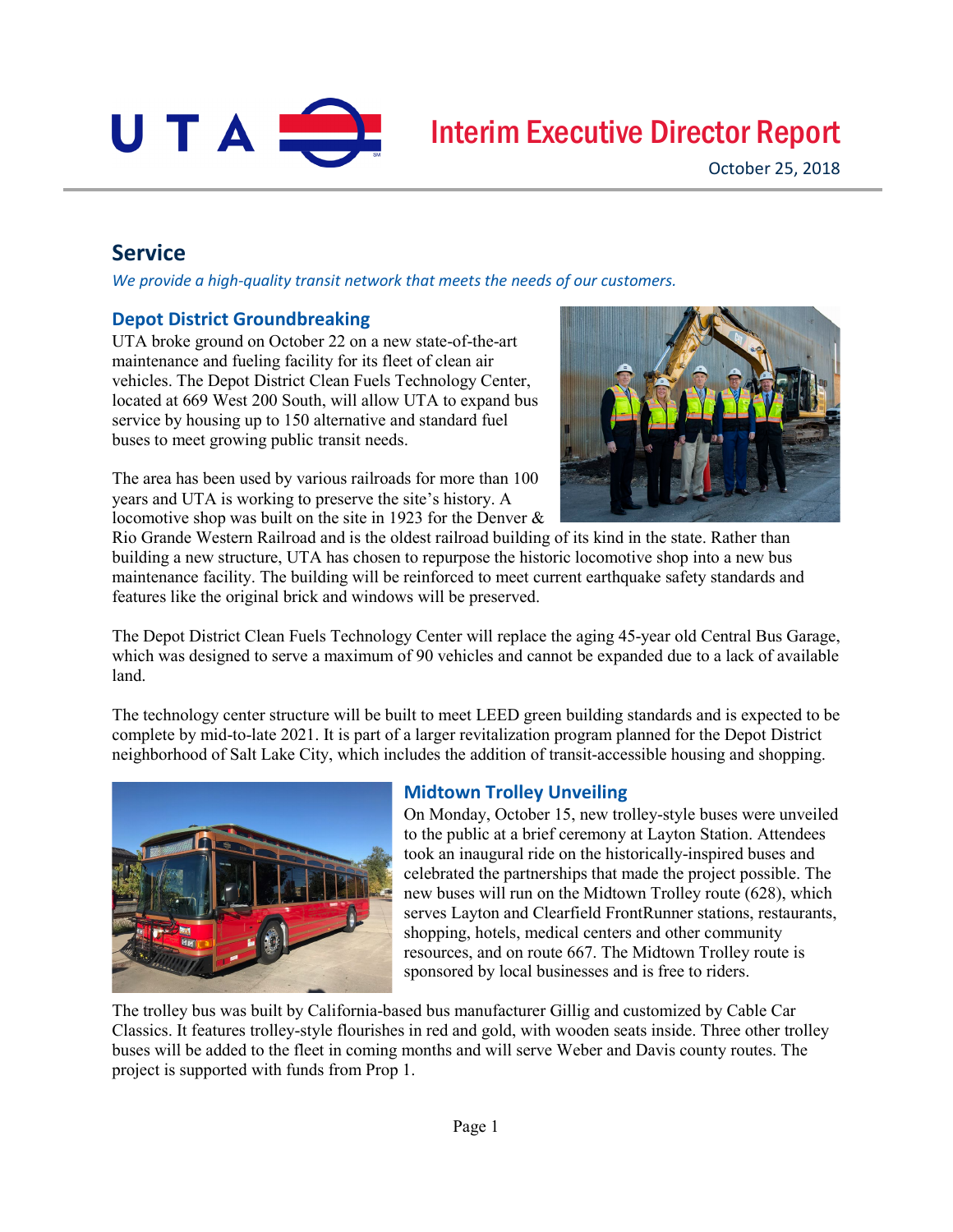#### **S-Line Double Tracking Underway**

The S-Line was closed October 20-21 for the addition of sections of double track to the streetcar line. The line is projected to be closed for additional work on the weekend of November 10-11.

The shutdowns allow construction teams to safely work on a section of double track being added between 300 East and 500 East. The addition of this passing track will allow the S-Line to serve stops every 15 minutes instead of every 20 minutes.

The new section of double track was made possible thanks to funding provided by Salt Lake County and the Wasatch Front Regional Council. The increased frequency will help the S-Line keep pace with the rapidly developing neighborhoods surrounding it. Since the line opened in December 2013, the South Salt Lake and Sugar House area of Salt Lake City have experienced significant growth, with the addition of more than 1,000 residential units and over 2 million square feet of redevelopment.

#### **UVX Update**

Construction on the Utah Valley Express (UVX) bus rapid transit (BRT) line continues, with a significant progress on platform installation. Sidewalk, curbing, irrigation, landscaping, lighting, and signage installation are underway, along with road work and lane striping. The project is still on schedule and is 91% complete, with an expected substantial completion in mid-December and final completion in May 2019.



In the meantime, the UVX bus service is online corridor-wide

and is free for all riders. To accommodate ongoing construction, UVX buses are using temporary stops identified with markers on the right side of the street near permanent UVX stations. Buses run every six minutes during morning and evening commute times, every 10 minutes during the day, and every 15 minutes in the evening.



# **Salt Lake City Hive Pass Includes Free Access to GREENbike**

Current and future Hive Pass recipients are now eligible to receive a free year-long GREENbike membership. The \$42 per-month Hive Pass available to Salt Lake City residents covers unlimited transportation on UTA TRAX, buses, and the S-Line. Now thanks to a partnership between Salt Lake City and GREENbike, the Hive Pass will also include unlimited transportation on GREENbike.

GREENbike is a bike sharing program that allows participants

to rent a bike from one of dozens of transit-accessible kiosks throughout downtown Salt Lake City, then return the bike to any kiosk when finished riding. The addition of GREENbike access to the Hive Pass will help riders navigate the first and last mile segments of their commutes. The partnership also simplifies car-free transportation, allowing pass-holders to use one card to access multiple modes of transportation.